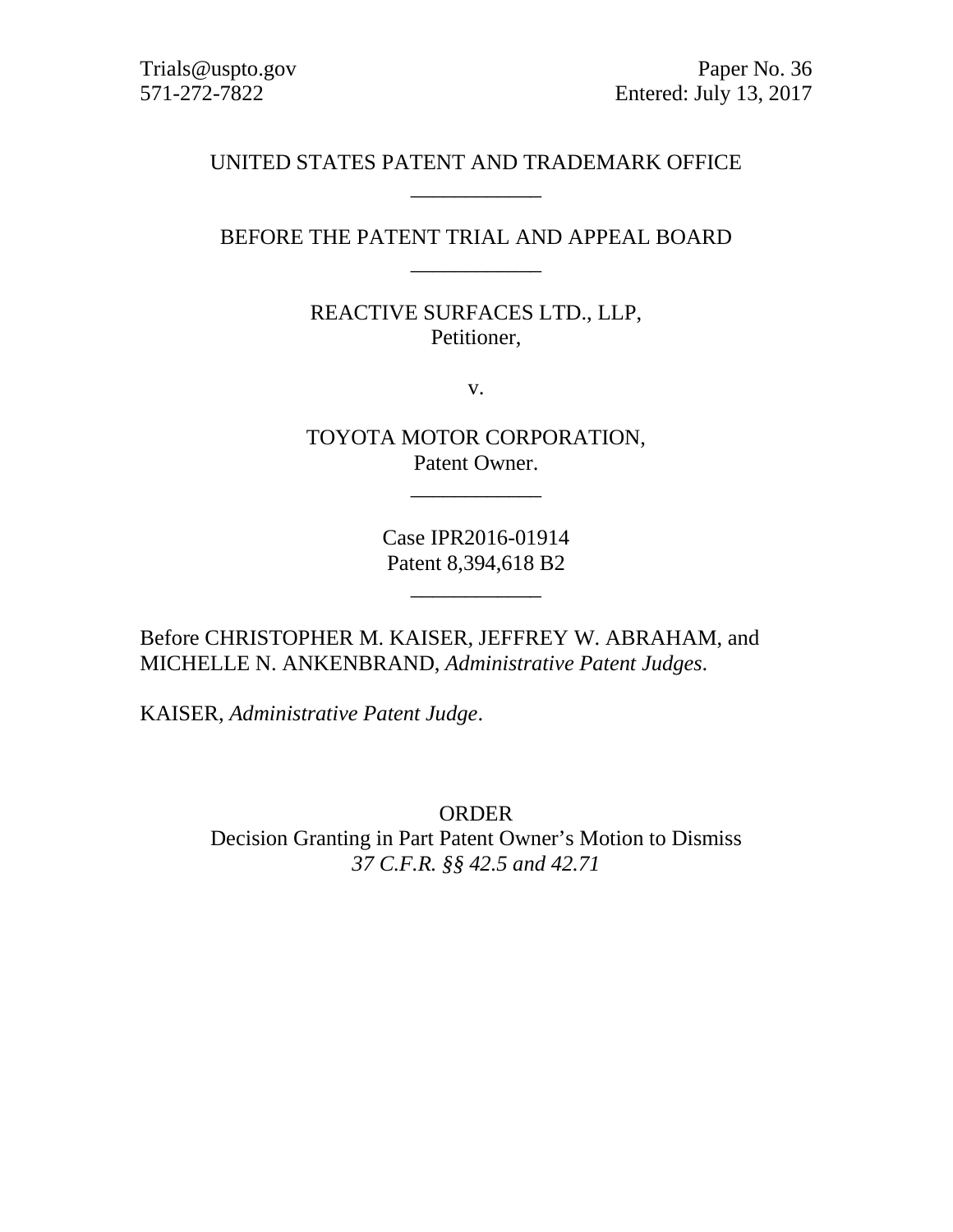#### I. INTRODUCTION

On September 30, 2016, Petitioner Reactive Surfaces Ltd., LLP ("Reactive Surfaces") filed a Petition (Paper 1, "Pet.") for *inter partes* review of claims 1–11 of U.S. Patent No. 8,394,618 (Ex. 1001, "the '618 patent"). We instituted trial on March 23, 2017. Subsequently, Patent Owners Toyota Motor Corporation ("Toyota") and Regents of the University of Minnesota ("the Regents") (collectively, "Patent Owner") requested a conference call with the Board seeking authorization to file a motion to dismiss the Petition on the grounds that the Regents are entitled to sovereign immunity under the Eleventh Amendment to the United States Constitution and that this proceeding may not continue in the absence of the Regents. On February 21, 2017, we authorized briefing on the motion to dismiss. Paper 22, 4. Pursuant to our authorization, Patent Owner has filed a motion to dismiss (Paper 23, "Mot."), Petitioner has filed an opposition (Paper 25, "Opp."), and Patent Owner has filed a reply (Paper 28, "Reply").

For the reasons set forth below, we agree that the Regents cannot be compelled to join this proceeding against their will, but we conclude that the proceeding may continue in their absence. Accordingly, we grant in part Patent Owners' motion to dismiss.

#### II. BACKGROUND

The '618 patent, titled "Lipase-Containing Polymeric Coatings for the Facilitated Removal of Fingerprints," issued on March 12, 2013. Ex. 1001, at [45], [54]. The patent lists six inventors. *Id.* at [75]. During the prosecution of the '618 patent, three of those inventors assigned their interest to the Regents. Ex. 2003. Also during prosecution, two of the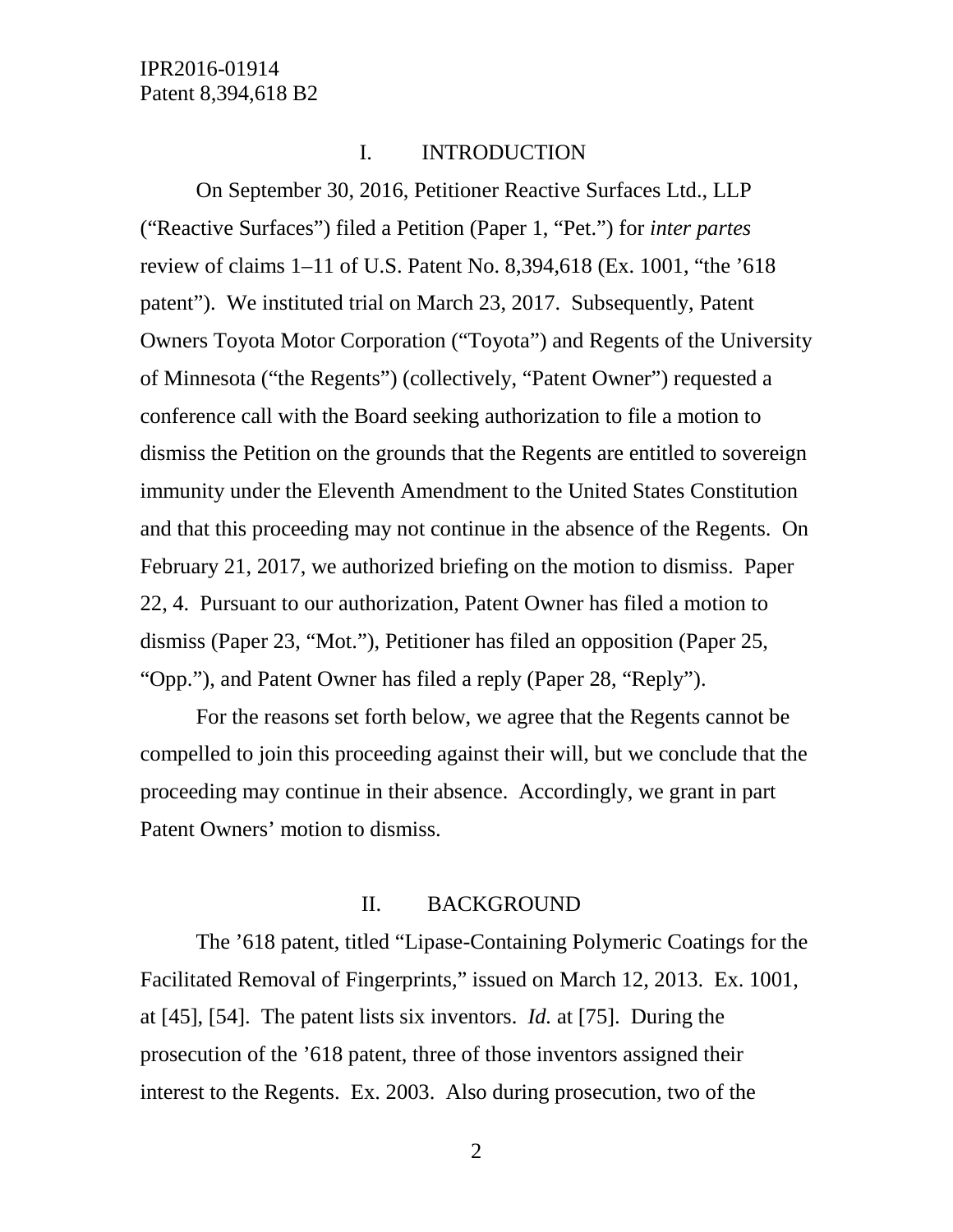remaining inventors assigned their interest to Toyota Motor Engineering & Manufacturing North America, Inc., and the remaining inventor assigned his interest to Toyota. Ex. 2004; Ex. 2005. Later, Toyota Motor Engineering & Manufacturing North America, Inc. assigned its interest to Toyota. Ex. 2006. Accordingly, the '618 patent is co-owned today by Toyota and the Regents. *See* Paper 4, 1 (naming Toyota and the Regents as co-assignees of the '618 patent and real parties in interest in this proceeding). In this proceeding, Toyota and the Regents are represented by the same counsel. Paper 5, 1 (naming counsel for Toyota); Paper 22, 1 (naming counsel for the Regents).

In its motion to dismiss the present proceeding, Patent Owner argues that Eleventh Amendment sovereign immunity extends to *inter partes* reviews, that the Regents are entitled to assert sovereign immunity, and that the merits of this *inter partes* review cannot be adjudicated in the absence of the Regents. Mot. 2–18. Patent Owner also argues that the sovereign immunity of the Regents cannot be subordinated to speculative concerns about the effects of applying sovereign immunity to *inter partes* reviews. *Id.* at 18–20. Petitioner opposes on several grounds, including that Patent Owners have failed to prove that the Regents are entitled to assert sovereign immunity, that the Eleventh Amendment does not extend to *inter partes* reviews, and that any sovereign immunity possessed by the Regents does not extend to Toyota. Opp. 3–20. Patent Owner argues in its reply that the Regents are entitled to assert sovereign immunity as an arm of the State of Minnesota. Reply 1–3.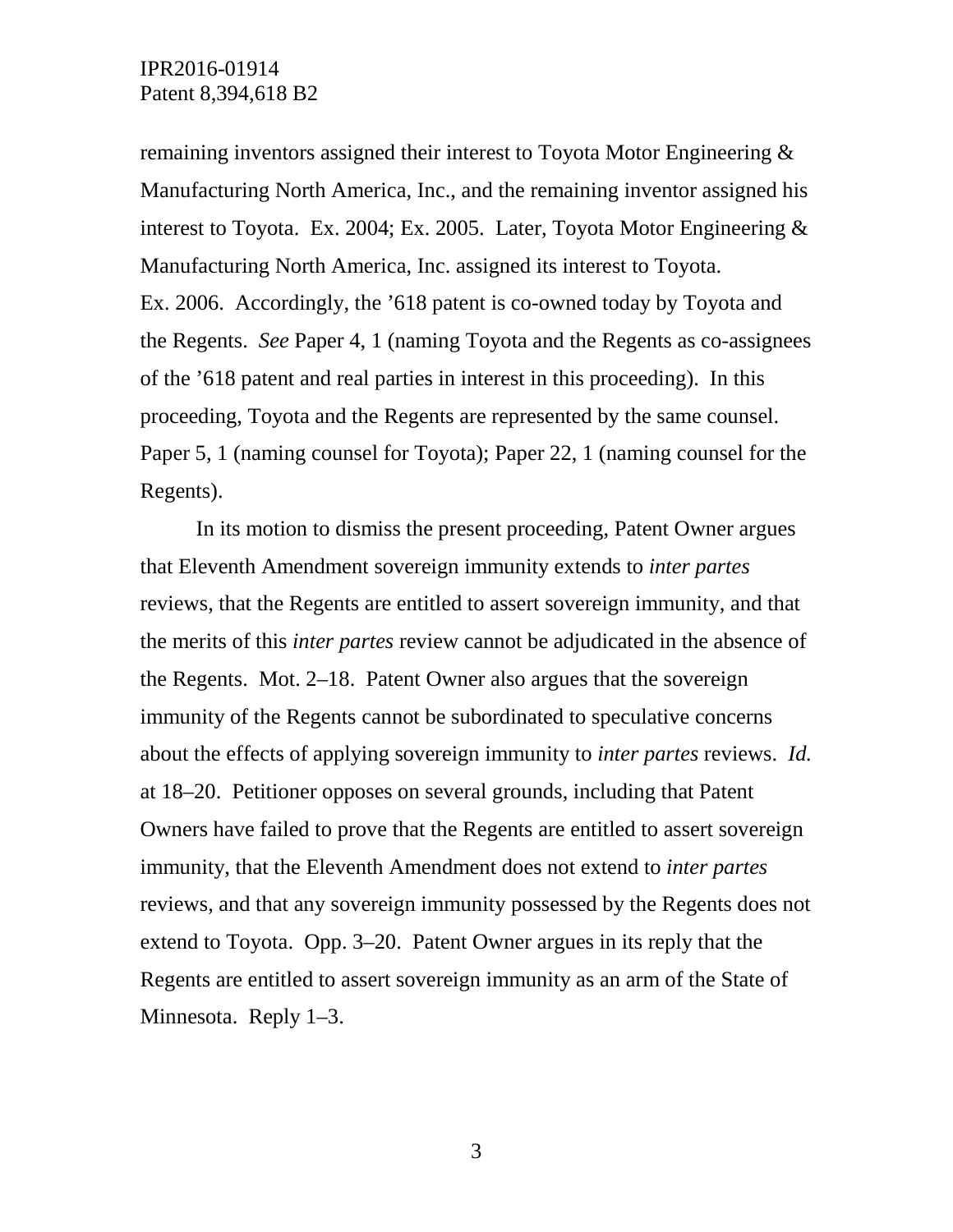#### III. ANALYSIS

## *A. Whether a State May Assert Eleventh Amendment Immunity in* Inter Partes *Review Proceedings*

The first question we must answer is whether the sovereign immunity reserved to states under the Eleventh Amendment may be asserted in *inter partes* reviews. Two earlier decisions of the Board have addressed this issue. *NeoChord, Inc. v. Univ. of Md., Balt.*, Case IPR2016-00208 (PTAB May 23, 2017) (Paper 28); *Covidien LP v. Univ. of Fla. Research Found. Inc.*, Case IPR2016-01274 (PTAB Jan. 25, 2017) (Paper 21). Both of those decisions concluded that Eleventh Amendment sovereign immunity may be invoked in *inter partes* review proceedings. Although neither of those decisions is binding on us, we find their reasoning persuasive.

As the panels in *NeoChord* and *Covidien* did, we note the Supreme Court's decision in *Federal Maritime Commission v. South Carolina State Ports Authority* (hereinafter "*FMC*"), in which the Court held that the Eleventh Amendment extends to agency proceedings that "walk[], talk[], and squawk[] very much like a lawsuit." 535 U.S. 743, 756–59 (2002). Accordingly, whether the Eleventh Amendment extends to *inter partes* reviews can be determined by examining the extent to which *inter partes* reviews resemble lawsuits. *Id.* The *FMC* analysis has been applied to interference proceedings before the Board of Patent Appeals and Interferences, our predecessor. *Vas-Cath, Inc. v. Curators of Univ. of Mo.*, 473 F.3d 1376, 1382 (Fed. Cir. 2007). In *Vas-Cath*, the Federal Circuit held that interference proceedings "bear 'strong similarities' to civil litigation." *Id.* (quoting *FMC*, 535 U.S. at 760). This conclusion was based on several characteristics of interference proceedings: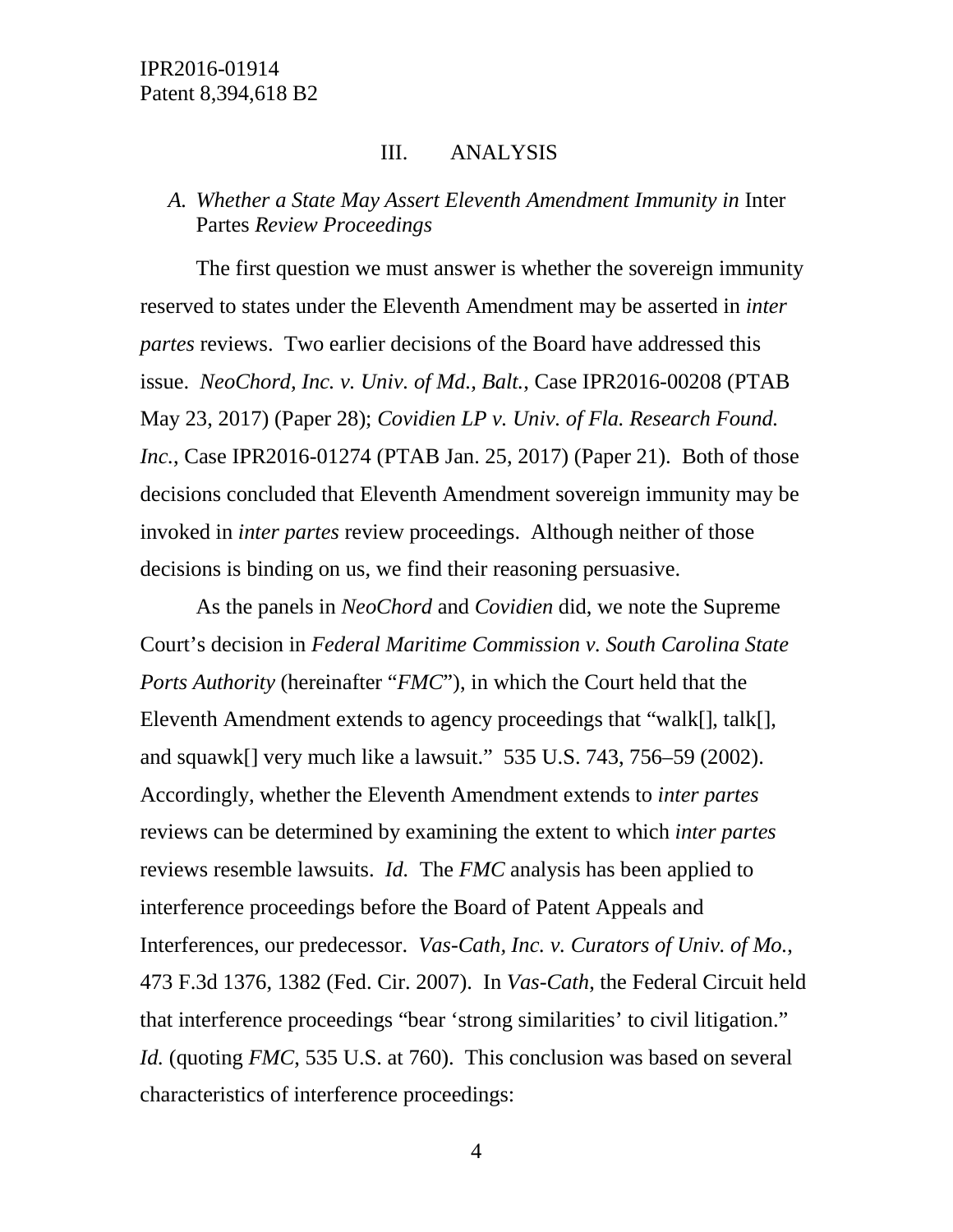PTO interferences involve adverse parties, examination and cross-examination by deposition of witnesses, production of documentary evidence, findings by an impartial federal adjudicator, and power to implement the decision. *See, e.g.*, 37 C.F.R. § 1.651(a) (during an interference, "an administrative patent judge shall set a time for filing motions (§ 1.635), for additional discovery under § 1.687(c) and testimony period for taking any necessary testimony."); § 1.671(a) ("Evidence [for an interference] consists of affidavits, transcripts of depositions, documents and things."); § 1.671(b) ("[T]he Federal Rules of Evidence shall apply to interference proceedings" except "[t]hose portions of the Federal Rules of Evidence relating to criminal actions, juries, and other matters not relevant to interferences.").

*Id.* The Board's procedures for conducting *inter partes* reviews resemble those for conducting interferences. As with interferences, *inter partes* reviews generally involve adverse parties; provide for examination and cross-examination of witnesses; and result in findings by an impartial federal adjudicator and decisions that the agency has the power to implement. *See* 35 U.S.C. §§ 6, 311–318; 37 C.F.R. §§ 42.51–.53. Accordingly, under *FMC* and *Vas-Cath*, *inter partes* reviews are similar to lawsuits.

As noted in *NeoChord*, *inter partes* reviews are not identical to lawsuits. "[T]he Office has explained that there is not a one to one correspondence between *inter partes* review proceedings and district court litigation inasmuch as *inter partes* review proceedings are designed to allow for a lower cost to parties and a more rapid outcome." *NeoChord*, Case IPR2016-00208, slip op. at 7 n.5 (PTAB May 23, 2017) (Paper 28) (citing Final Rule, Rules of Practice for Trials Before the Patent Trial and Appeal Board and Judicial Review of Patent Trial and Appeal Board Decisions, 77 Fed. Reg. 48,612, 48,636 (Aug. 14, 2012) (Response to Comment 92)).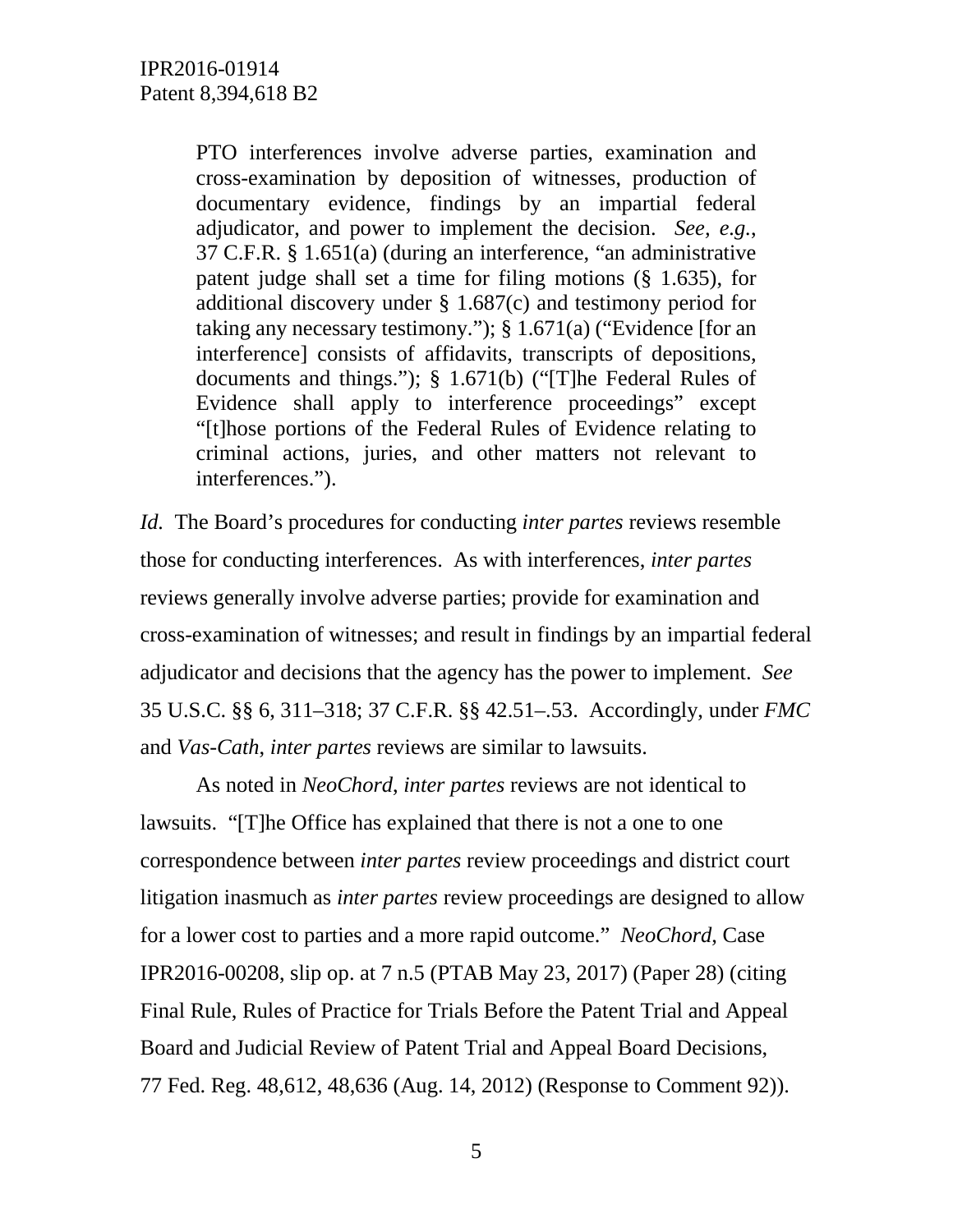As the Supreme Court has noted, "in [some] significant respects, inter partes review is less like a judicial proceeding and more like a specialized agency proceeding." *Cuozzo Speed Techs., LLC v. Lee*, 136 S. Ct. 2131, 2143 (2016) (citing differences between *inter partes* review and civil litigation as including standing requirements, burden of proof, and ability to continue with the proceeding following withdrawal of a party); *see also id.* at 2144 (quoting *Precision Instrument Mfg. Co. v. Auto. Maint. Mach. Co.*, 324 U.S. 806, 816 (1945)) (noting that the aspects of *inter partes* review that resemble earlier reexamination proceedings "help[] protect the public's 'paramount interest in seeing that patent monopolies . . . are kept within their legitimate scope'"). But the test for Eleventh Amendment applicability does not require identity with civil litigation in all respects. Instead, it requires similarity in "Rules of Practice and Procedure," "discovery," and "the role of the . . . impartial officer designated to hear a case." *FMC*, 535 U.S. at 757– 59. As discussed above, such similarity is present with respect to *inter partes* reviews.

We are not persuaded otherwise by Petitioner's arguments. Petitioner argues that the list of similarities to consider is much longer than the list articulated by the Supreme Court, including "1) whether the proceeding is adversarial; 2) whether the proceeding arose as a result of a deprivation or injury; 3) whether there are at least two parties involved in the proceeding; 4) whether the attendance of the parties is required; 5) whether one of the parties is prosecuting a claim against the other; [and] 6) whether the injured party is demanding the restoration of something from the defending party." Opp. 9 (quoting *In re Barrett Ref. Corp.*, 221 B.R. 795, 803 (Bankr. W.D. Okla. 1998)) (alteration in original). We rely on the list of factors articulated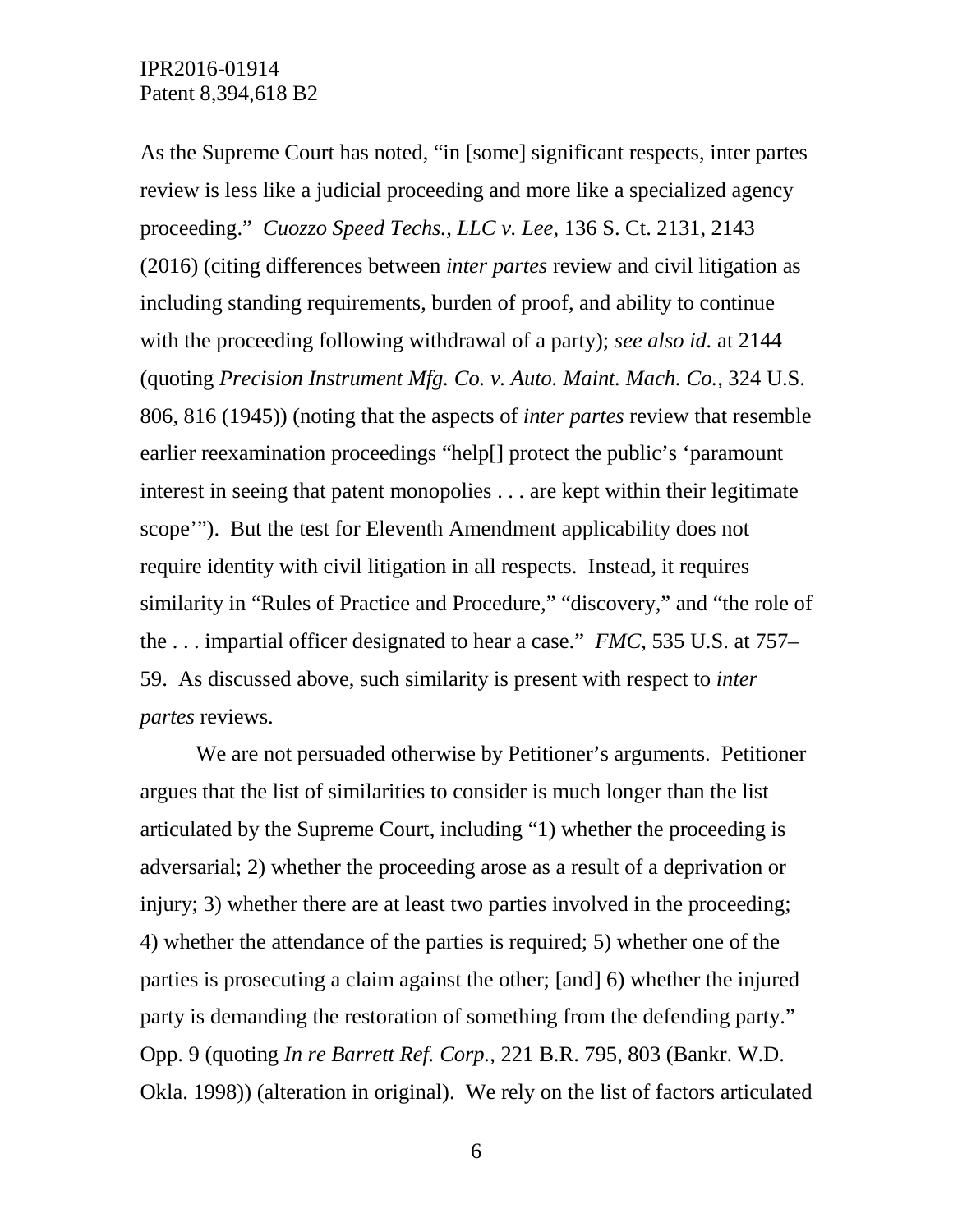in *FMC*, however, both because *FMC* is a Supreme Court decision and because *FMC* post-dates the list articulated in *Barrett Refining*.

Petitioner also argues that "[t]he explicit language of [35 U.S.C. § 311] indicates that [an *inter partes* review] is a challenge to the patent, not the patent owner," making it "a proceeding *in rem*, not *in personam*." Opp. 10. It is true that Congress can provide for actions to be *in rem* through express language. *See, e.g.*, 15 U.S.C. § 1125(d)(2)(A) (creating "an in rem civil action against a domain name"). Express language of this nature does not appear in § 311 of the *inter partes* review statutes. 35 U.S.C. § 311. Although § 311 does say, as Petitioner argues, that "a person . . . may file with the Office a petition to institute an inter partes review of the patent," the Supreme Court has described *inter partes* reviews as "hybrid proceeding[s]" with both "adjudicatory characteristics [that] make these agency proceedings similar to court proceedings" and "features . . . [that] indicate that the purpose of the proceeding is not quite the same as the purpose of district court litigation." *Id.*; *Cuozzo*, 136 S. Ct. at 2143–44; *see also Mullane v. Cent. Hanover Bank & Trust Co.*, 339 U.S. 306, 312 (1950) (noting that proceedings can be termed "quasi in rem, or more vaguely still, 'in the nature of a proceeding in rem'" in addition to the more traditional *in rem* and *in personam*). In light of the spectrum of possible types of actions, even if we were to accept Petitioner's argument that *inter partes* reviews are not purely proceedings *in personam* against patent owners, we are not prepared to say on the present record and arguments that *inter partes* reviews are purely proceedings *in rem* against patents.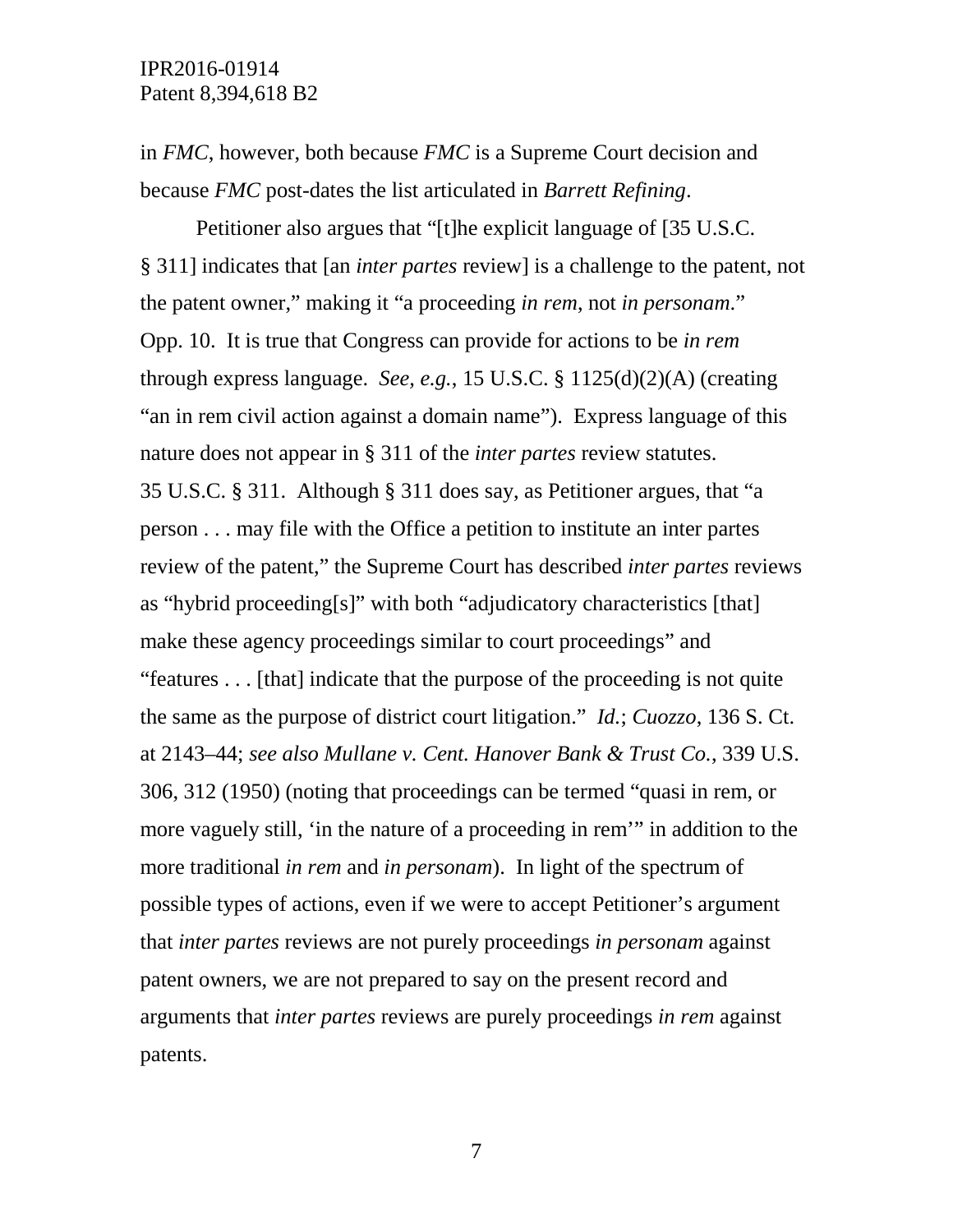This is so even in light of Petitioner's argument that the ability of the Board to commence *inter partes* review proceedings without the participation of the patent owner, and to continue *inter partes* review proceedings after the withdrawal of the patent owner, proves the *in rem* nature of *inter partes* reviews. Opp. 10–14. Although these characteristics of *inter partes* reviews distinguish them from civil litigation and give them some features of *in rem* actions, we are not persuaded that they transform what the Supreme Court has called "hybrid proceeding[s]" with some "adjudicatory characteristics" into purely administrative proceedings *in rem*. Given the presence of "adjudicatory characteristics" that were found to make agency proceedings similar to civil litigation in *FMC* and *Vas-Cath*, we consider it more likely that *inter partes* reviews have sufficient *in personam* character for the Eleventh Amendment to apply.

Accordingly, we conclude that sovereign immunity under the Eleventh Amendment may be asserted in *inter partes* review proceedings.

## *B. Whether Eleventh Amendment Immunity Has Been Abrogated or Waived*

Even though *inter partes* reviews are similar enough to civil litigation for Eleventh Amendment sovereign immunity to apply, that immunity could have been abrogated by Congress or waived by the state to which it otherwise would apply. *See Coll. Sav. Bank v. Fla. Prepaid Postsecondary Educ. Expense Bd.*, 527 U.S. 666, 672–87 (1999); *Vas-Cath*, 473 F.3d at 1383.

Neither party raises an argument that abrogation or waiver should apply in this case. In addition, we agree with the *NeoChord* panel that "Congress has not abrogated Eleventh Amendment immunity with respect to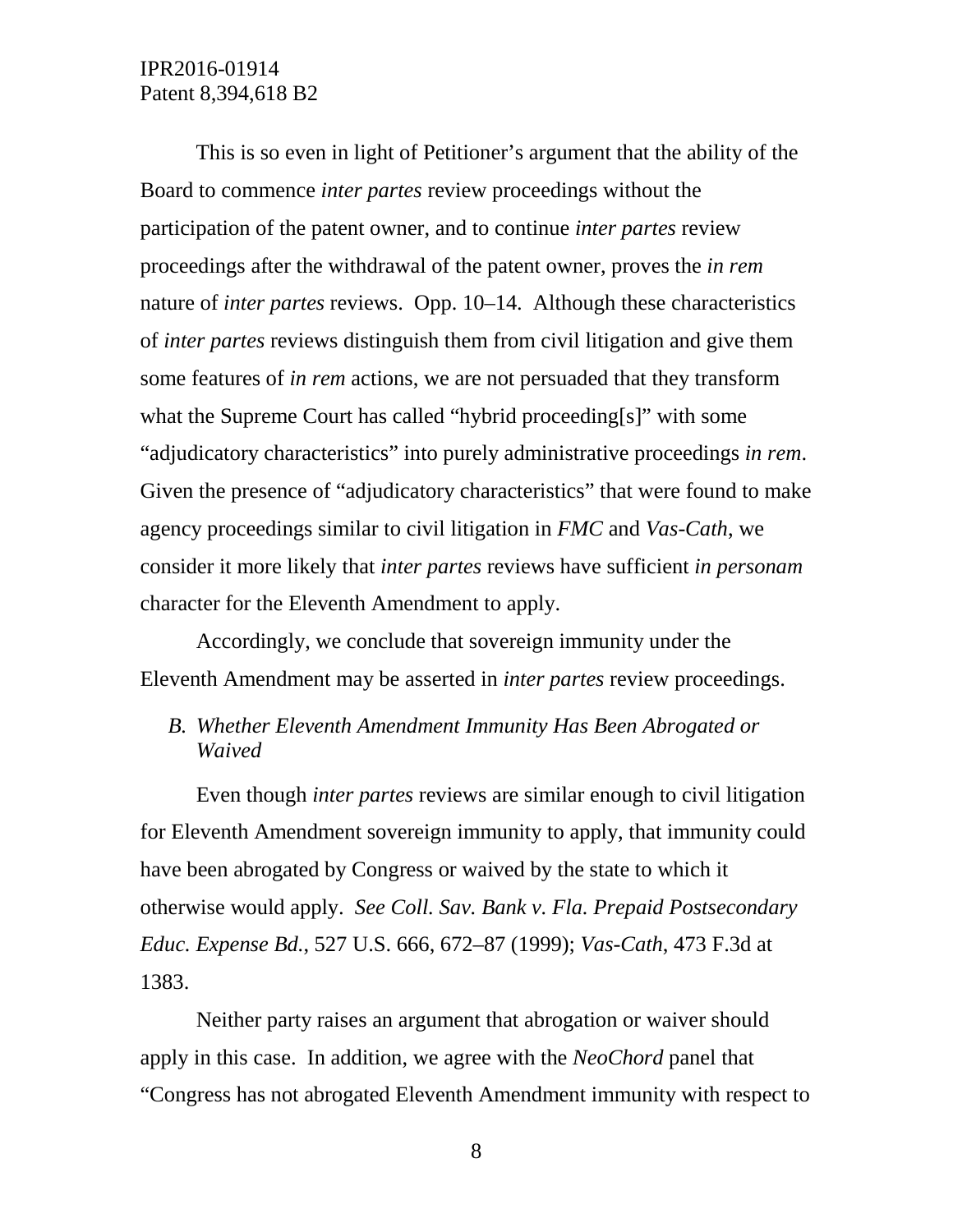this *inter partes* review proceeding, under Section 5 of the Fourteenth Amendment or under Article I of the Constitution" and that waiver generally does not apply in any case in which a State "serves as a defendant." *NeoChord*, Case IPR2016-00208, slip op. at 9–12, 14–15 (PTAB May 23, 2017) (Paper 28). Accordingly, we conclude that, on the present record and arguments, neither abrogation nor waiver precludes assertion of Eleventh Amendment sovereign immunity.

## *C. Whether the Regents May Assert Sovereign Immunity under the Eleventh Amendment*

Given that Eleventh Amendment sovereign immunity may be asserted in *inter partes* review proceedings, we next need to determine whether the Regents are capable of asserting it. Patent Owner argues that the Regents are entitled to assert sovereign immunity under the Eleventh Amendment. Mot. 8–11; Reply 1–3. Petitioner disagrees. Opp. 3–7.

The Eleventh Amendment "encompasses not only actions in which a State is actually named as the defendant, but also certain actions against state agents and state instrumentalities." *Regents of the Univ. of Cal. v. Doe*, 519 U.S. 425, 429 (1997). Accordingly, "a state university typically enjoys sovereign immunity." *Univ. of Utah v. Max-Planck-Gesellschaft zur Forderung der Wissenschaften e.V.*, 734 F.3d 1315, 1319 (Fed. Cir. 2013). The question for us is whether the Regents are a "state agent[] or state instrumentalit[y]" similar to "a state university." Answering this question requires "focus[ing] on the 'nature of the entity created by state law' to determine whether it should 'be treated as an arm of the State.'" *Doe*, 519 U.S. at 429–30 (quoting *Mt. Healthy City Bd. of Ed. v. Doyle*, 429 U.S. 274,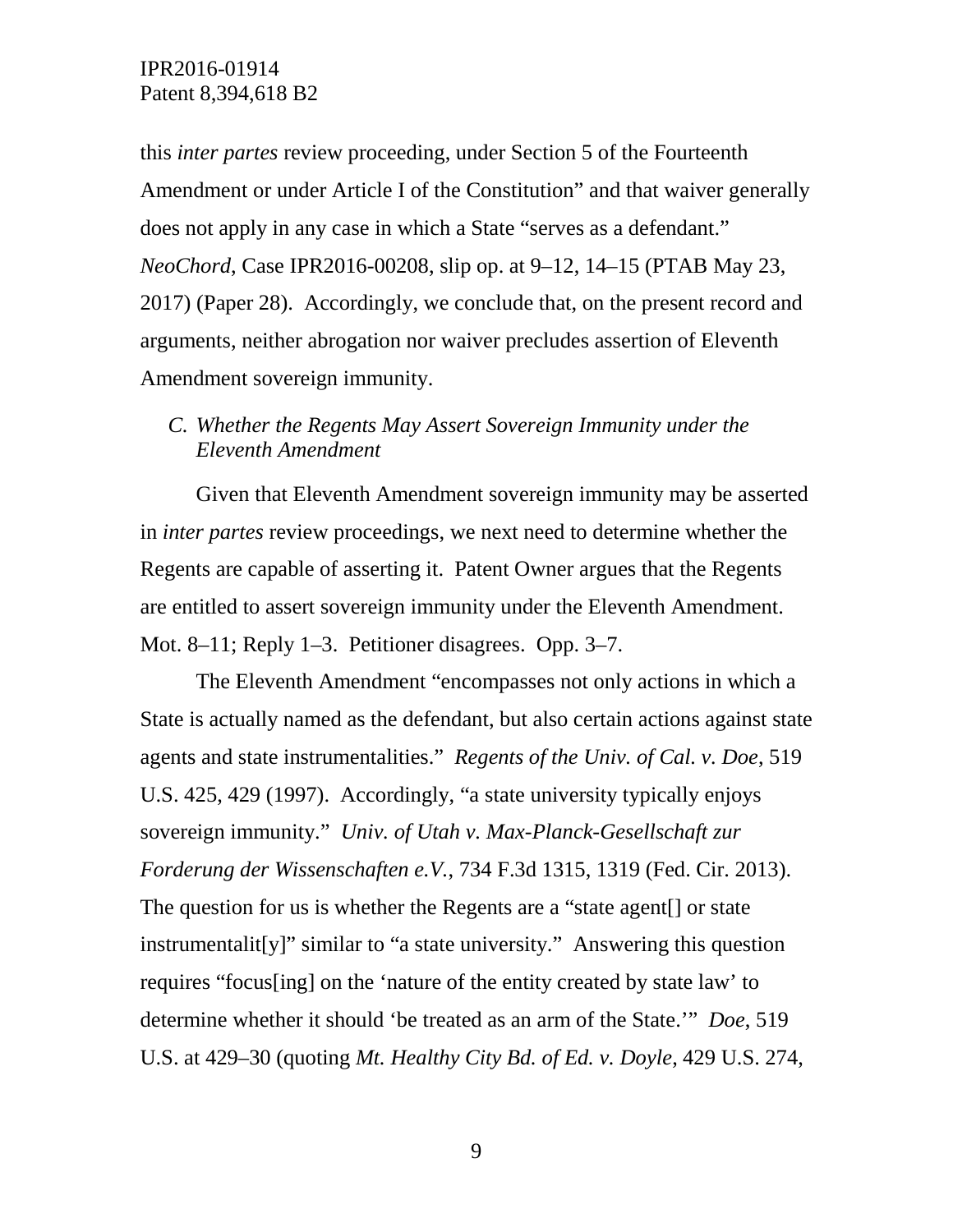280 (1977)). We can do this "only after considering the provisions of state law that define the agency's character." *Id.* at 429 n.5.

Patent Owner begins by arguing that the University of Minnesota "is an arm of the State of Minnesota." Mot. 8–11. We agree with Patent Owner that the status of the University of Minnesota as an arm of the State of Minnesota is "a matter of settled federal law." *Id.* at 8; *see Raygor v. Regents of the Univ. of Minn.*, 534 U.S. 533, 536 (2002); *Treleven v. Univ. of Minn.*, 73 F.3d 816, 819 (8th Cir. 1996); *Hoeffner v. Univ. of Minn.*, 948 F. Supp. 1380, 1385 (D. Minn. 1996). We also agree with Petitioner, however, that the status of the University of Minnesota as an arm of the State of Minnesota does not necessarily resolve the question of whether the Regents are an arm of the State. Opp. 4–6.

It appears that federal courts treat the Regents and the University of Minnesota as interchangeable for purposes of Eleventh Amendment analysis. *See, e.g.*, *Raygor*, 534 U.S. at 535–36 (2002) (treating a suit against "Regents of the University of Minnesota" as a suit "against respondent university"); *Humenansky v. Regents of Univ. of Minn.*, 152 F.3d 822, 824 (8th Cir. 1998) (discussing the Eleventh Amendment status of "[t]he University of Minnesota" in a case against "Regents of the University of Minnesota"); *Richmond v. Bd. of Regents of Univ. of Minn.*, 957 F.2d 595, 596 (8th Cir. 1992) (treating a suit against "Board of Regents of the University of Minnesota" and implicating the Eleventh Amendment as a "suit against the University of Minnesota"). This strongly suggests that we should treat the Regents as an arm of the State of Minnesota.

Treating the Regents as such is sensible given their status under Minnesota law. Minnesota state courts treat the Regents as "an agency of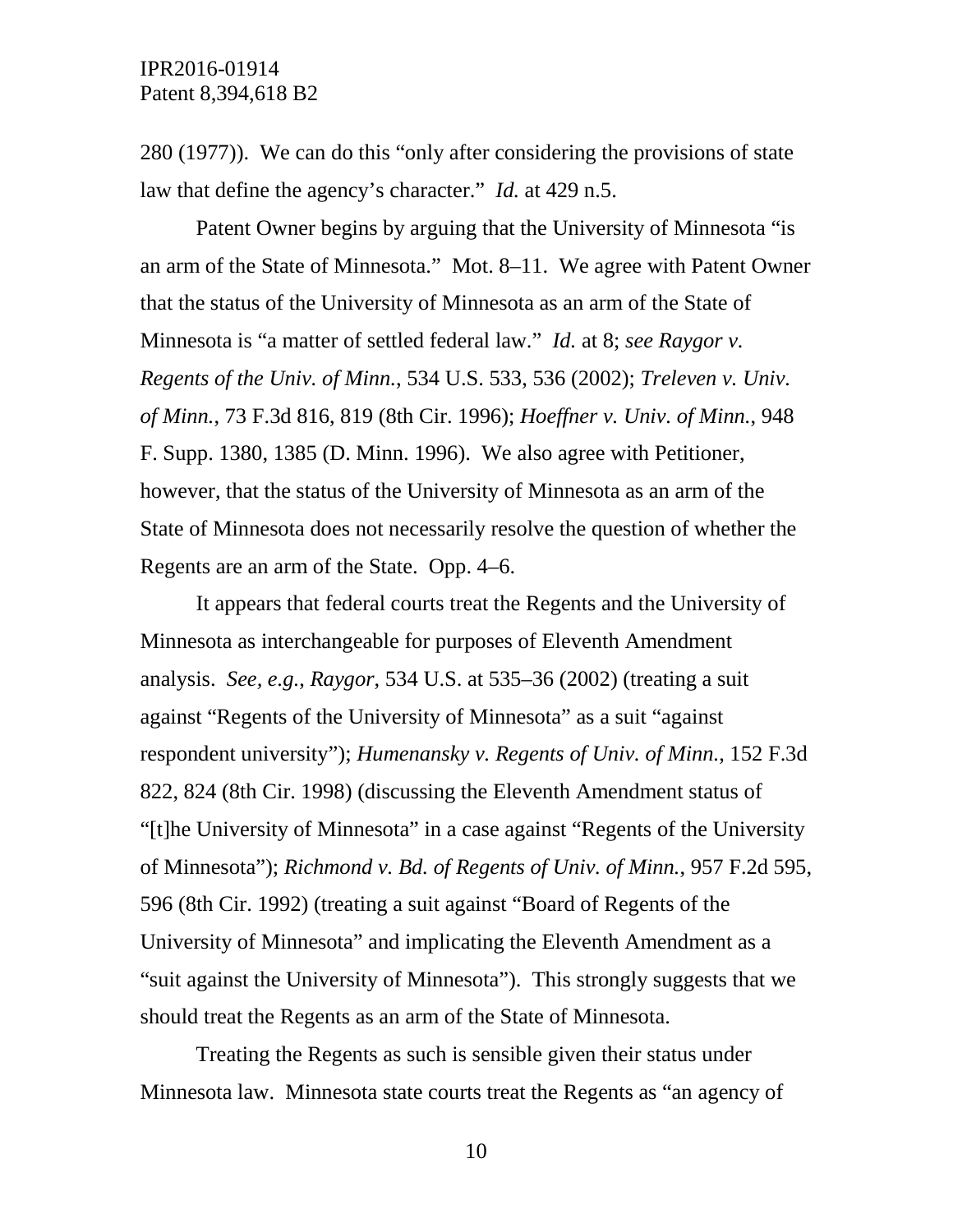the state." *Miller v. Chou*, 257 N.W.2d 277, 278 (Minn. 1977). The Regents were "established by the [Minnesota] territorial legislature in 1851." *Id.*; *see* Ex. 2007 § 7. The powers possessed by the Regents are "of constitutional stature." *Miller*, 257 N.W.2d at 278–79. The members of the Regents are "elected by the Legislature." Ex. 2007 § 4. The Regents are required to "make a report annually, to the Legislature" that details "the state and progress of the University." *Id.* § 16. The state legislature "may at any time alter, amend, [or] modify" the laws relating to the establishment of the Regents. *Id.* § 20.

Given the evidence of record, the previous decisions of Minnesota and federal courts, and the arguments of the parties here, we are persuaded that the Regents are an arm of the State of Minnesota for Eleventh Amendment purposes. Because the Regents have asserted their sovereign immunity and have thereby expressed a desire not to continue with this *inter partes* review proceeding, we dismiss them from the proceeding.

*D. Whether the* Inter Partes *Review May Continue in the Absence of the Regents*

Because the Regents are no longer a part of this proceeding, and because the Regents are an owner of the patent being challenged, we must determine whether this *inter partes* review may continue in the absence of the Regents. Patent Owner argues that this proceeding may not continue. Mot. 11–18. Petitioner argues that it may. Opp. 17–20. As the moving party, Patent Owner has the burden of establishing "that it is entitled to the requested relief," i.e., that this proceeding should be terminated rather than continuing in the absence of the Regents. 37 C.F.R. § 42.20(c).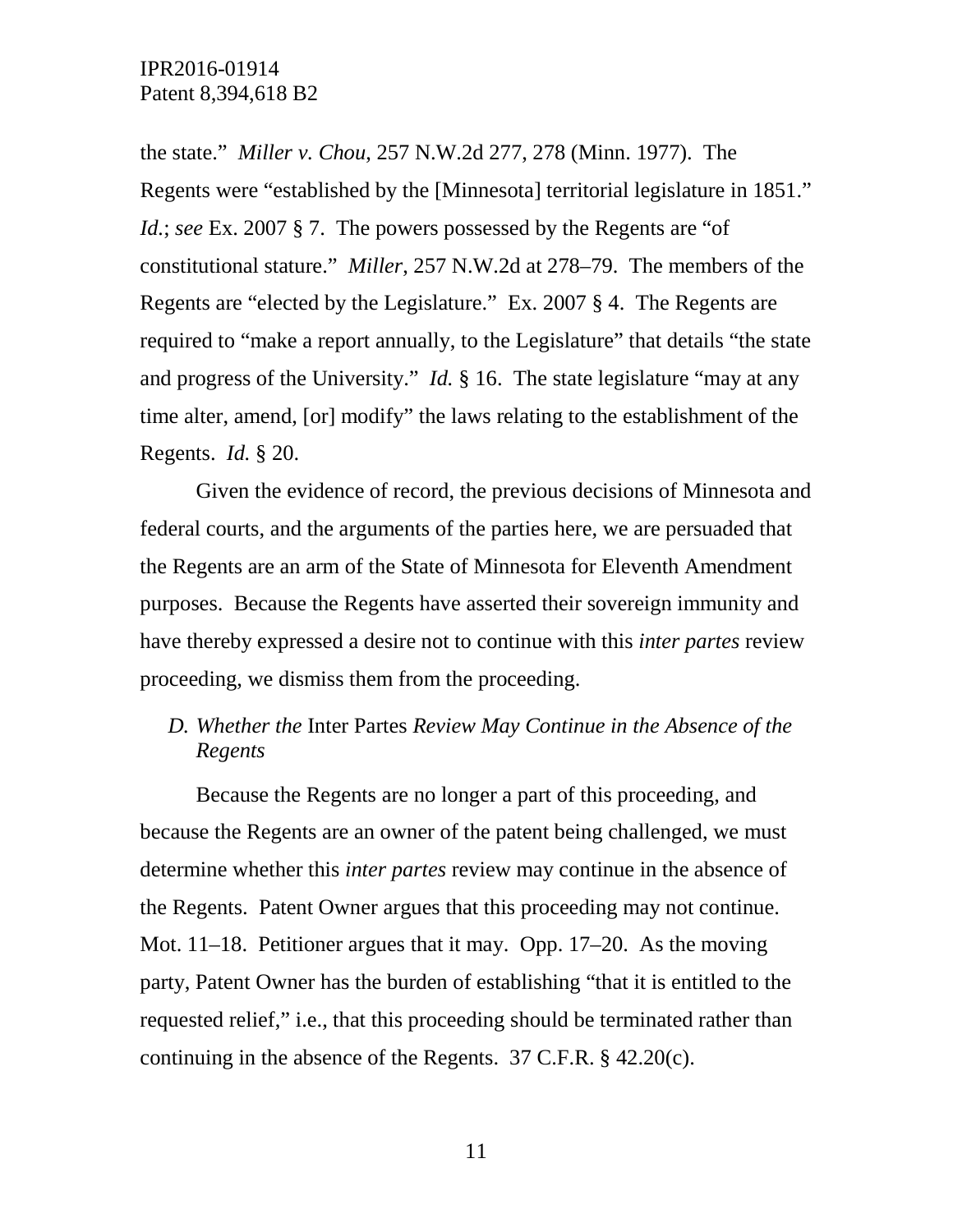The rules governing *inter partes* review proceedings provide for continuing in the absence of a patent owner in at least three circumstances. First, the Board may institute trial and proceed to a final written decision even in the absence of any preliminary response or response by the patent owner. 37 C.F.R. §§ 42.108(c) (requiring the Board to take a preliminary response into account in deciding whether to institute trial only "where such a response is filed"), 42.120(a) (permitting, but not requiring, a patent owner to file a response). Second, if the parties to an *inter partes* review settle their dispute, the Board may continue to "independently determine any question of jurisdiction, patentability, or Office practice." *Id.* § 42.74(a); *see* 35 U.S.C. § 317(a) (permitting the Board to "proceed to a final written decision" following settlement by the parties to an *inter partes* review); *Yahoo! Inc. v. CreateAds L.L.C.*, Case IPR2014-00200, slip op. at 2 (PTAB Feb. 26, 2015) (Paper 40) (undertaking this process). Third, "[a]n owner of a part interest in the subject patent may move to act to the exclusion of an inventor or a co-owner" upon a showing that the excluded co-owner is unable or refuses "to prosecute the proceeding" or upon a showing that there is another reason "why it is in the interests of justice to permit the owner of a part interest to act in the trial." 37 C.F.R. § 42.9(b). Although none of these rules applies precisely in the present situation, their existence demonstrates that it is not the case that the absence of one patent owner necessarily requires the termination of the *inter partes* review.

Patent Owner argues for a rule requiring automatic termination of a proceeding upon the dismissal of a party on the grounds of sovereign immunity. Mot. 11–15. Patent Owner's argument relies on a statement in *Republic of Philippines v. Pimentel* that, "where sovereign immunity is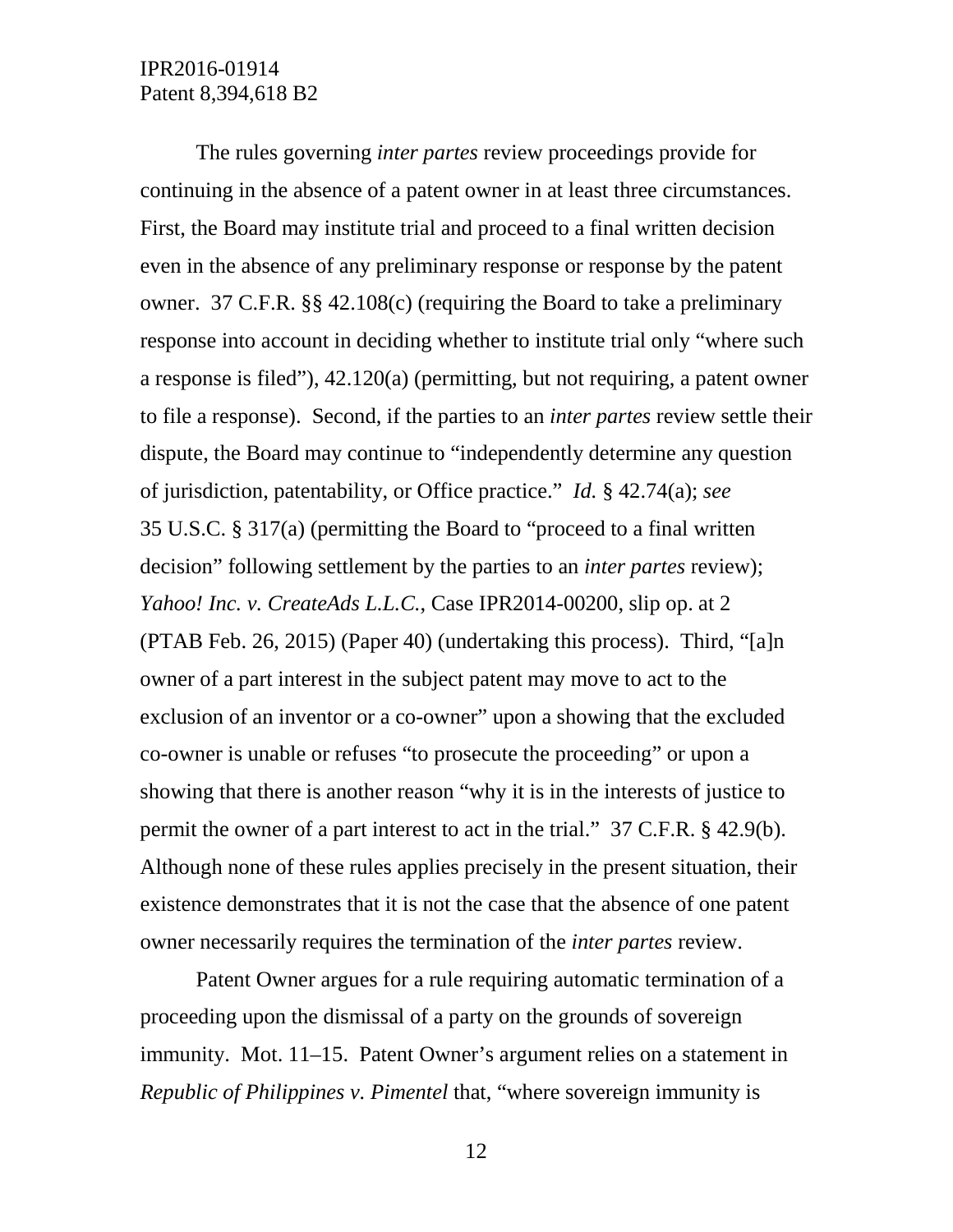asserted, and the claims of the sovereign are not frivolous, dismissal of the action must be ordered where there is a potential for injury to the interests of the absent sovereign." 553 U.S. 851, 867 (2008). Further, argues Patent Owner, the "interests of the absent sovereign" include an interest in sovereign immunity itself, which cannot be protected adequately by any remaining private-party defendants. Mot. 13–15 (citing *Enter. Mgmt. Consultants, Inc. v. United States*, 883 F.2d 890, 894 (10th Cir. 1989)). Accordingly, Patent Owner argues that the only way to prevent "injury to the interests of the absent sovereign" is to dismiss the action entirely. *Id.*

Petitioner counters that federal courts that have considered the issue have not applied a bright-line rule that requires dismissal of any action after a finding that one defendant has sovereign immunity. Opp. 17–19. We agree. "If the inability to join a sovereign as a party had the automatic effect of nullifying the suit against other private defendants, Rule 19 [of the Federal Rules of Civil Procedure] would be rendered superfluous in these cases. That is not the law." *SourceOne Global Partners, LLC v. KGK Synergize, Inc.*, No. 08-C-7403, 2009 WL 1346250, at \*4 (N.D. Ill. May 13, 2009); *see also Davis v. United States*, 192 F.3d 951, 960 (10th Cir. 1999) (holding, pre-*Pimentel*, that to suggest "that immunity is so compelling by itself as to eliminate the need to weigh the four Rule 19(b) factors" used to determine whether to continue with litigation in the absence of a party is to create "far too categorical[]" a rule).

Since *Pimentel* was decided, our reviewing court has considered at least twice the issue of whether to dismiss litigation in the absence of a sovereign defendant. In both of those decisions, the court considered the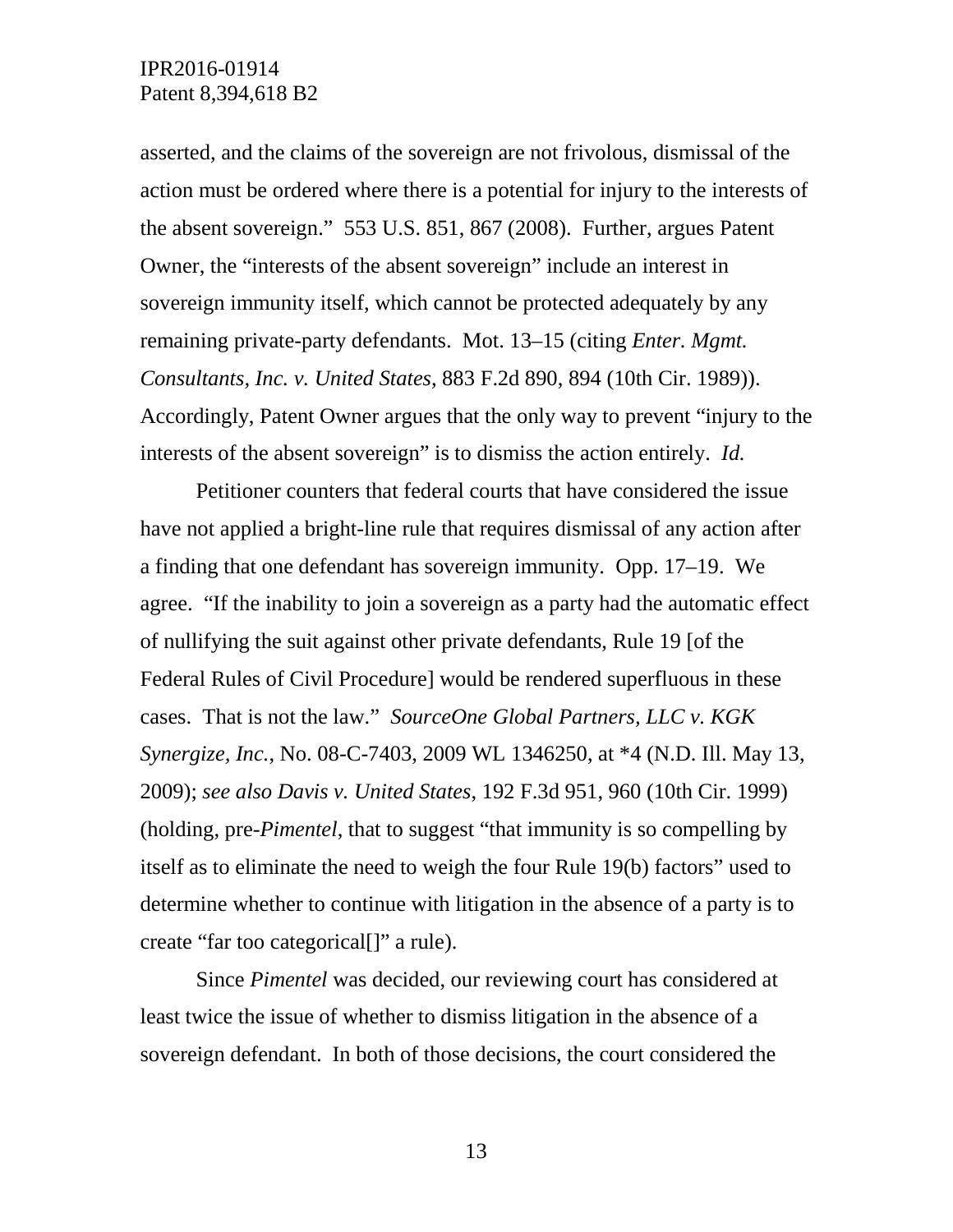proper application of the Rule [1](#page-13-0)9(b) factors<sup>1</sup> rather than relying solely on the sovereign immunity of the absent defendant. *Univ. of Utah*, 734 F.3d at 1326–28; *A123 Sys., Inc. v. Hydro-Quebec*, 626 F.3d 1213, 1221–22 (Fed. Cir. 2010). These decisions continue the Federal Circuit's pre-*Pimentel* practice of looking to Rule 19(b) in cases in which a federal court can exercise jurisdiction over one defendant but not over another. *See, e.g.*, *Dainippon Screen Mfg. Co., Ltd. v. CFMT, Inc.*, 142 F.3d 1266, 1272–73 (Fed. Cir. 1998) (conducting Rule 19(b) analysis where one defendant was beyond reach of district court's personal jurisdiction). Accordingly, we do not agree with Patent Owner that the federal courts have adopted a rule under which the successful assertion of sovereign immunity by one party requires a dismissal of the action against the remaining parties.

 $\overline{a}$ 

<span id="page-13-0"></span><sup>&</sup>lt;sup>1</sup> Rule 19(b) of the Federal Rules of Civil Procedure provides that "[i]f a person who is required to be joined if feasible cannot be joined, the court must determine whether, in equity and good conscience, the action should proceed among the existing parties or should be dismissed." It goes on to state four "factors for the court to consider" in making that determination:

<sup>(1)</sup> the extent to which a judgment rendered in the person's absence might prejudice that person or the existing parties;

<sup>(2)</sup> the extent to which any prejudice could be lessened or avoid by:

<sup>(</sup>A) protective provisions in the judgment;

<sup>(</sup>B) shaping the relief; or

<sup>(</sup>C) other measures;

<sup>(3)</sup> whether a judgment rendered in the person's absence would be adequate; and

<sup>(4)</sup> whether the plaintiff would have an adequate remedy if the action were dismissed for nonjoinder.

Fed. R. Civ. P. 19(b).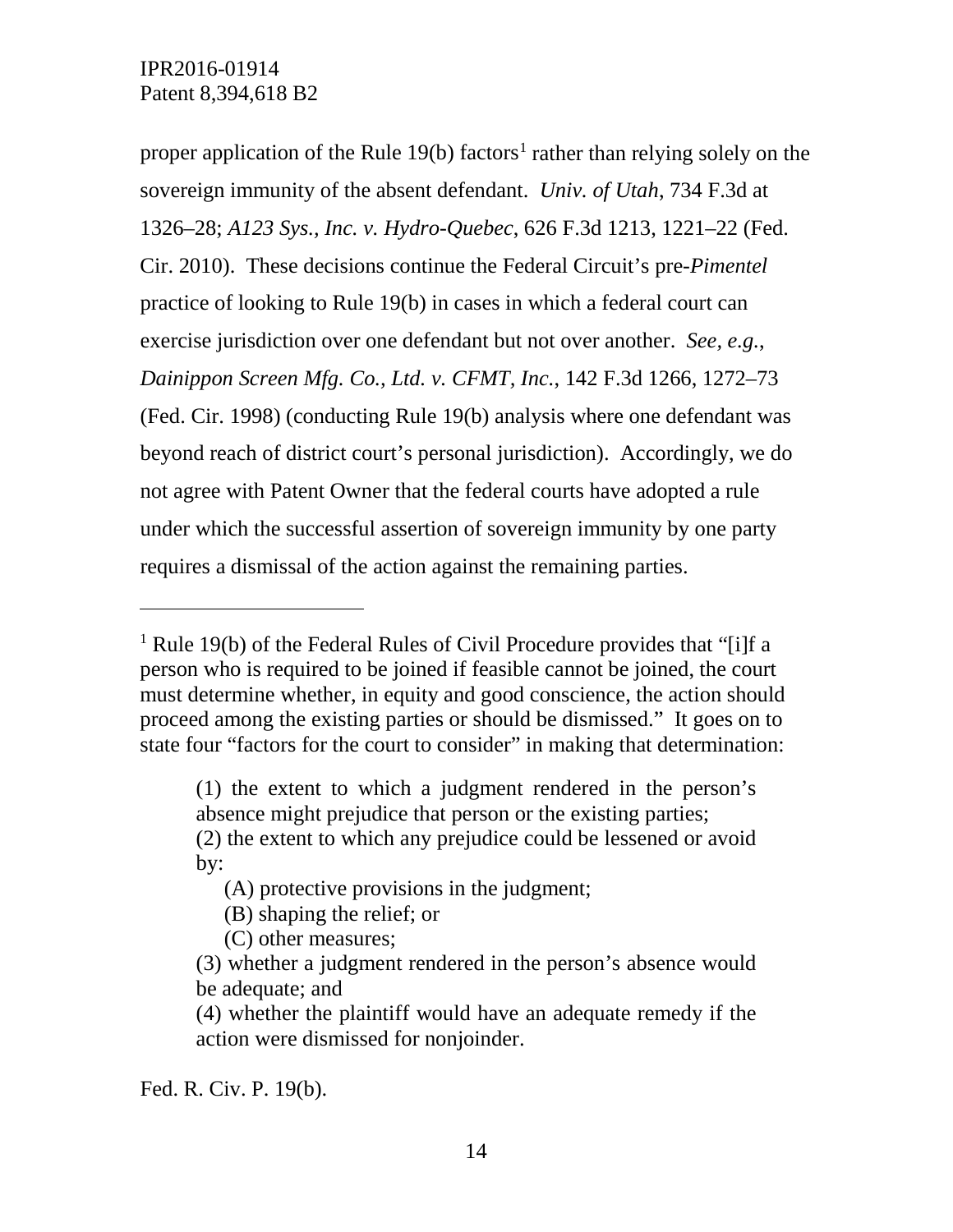$\overline{a}$ 

Instead, when the absent sovereign party and a remaining party have identical "interests in the asserted patents," the remaining party adequately represents the interests of the absent sovereign party under Rule  $19(b)(1)$ .<sup>[2](#page-14-0)</sup> *A123*, 626 F.3d at 1221; *see Univ. of Utah*, 734 F.3d at 1327.[3](#page-14-1) The adequacy of that representation is even stronger when the parties at issue are patent owners, when all of the patent owners except the absent sovereign are present in the action, and when all of the present patent owners are represented by the same legal counsel. *Univ. of Utah*, 734 F.3d at 1327. Here, there are only two patent owners, Toyota and the Regents. With the Regents dismissed from this proceeding, all patent owners are present except the sovereign. The present patent owner and the absent patent owner both hold identical interests in the '618 patent. *Ethicon, Inc. v. U.S. Surgical Corp.*, 135 F.3d 1456, 1465 (Fed. Cir. 1998) ("each co-inventor

<span id="page-14-0"></span> $2$  We acknowledge, as do the parties, that the Federal Rules of Civil Procedure do not apply to *inter partes* reviews and that the *inter partes* review rules "do not have a direct analogue to Rule 19(b)." Mot. 14; *see* Opp. 19–20. Nevertheless, we find instructive the Federal Circuit's analysis under Rule 19(b)(1) in *A123* and *University of Utah* regarding the identity of interests between present and absent patent owners.

<span id="page-14-1"></span><sup>&</sup>lt;sup>3</sup> The analysis of the identity of interests takes into account any difference in the claims made by the plaintiff against each defendant. *Ali v. Carnegie Inst. of Wash.*, No. 2016-2320, 2017 WL 1349280, at \*7 (Fed. Cir. Apr. 12, 2017) (nonprecedential) (finding potential prejudice to an absent patent owner against whom the plaintiff had brought a claim for monetary damages when the remaining patent owner was not faced with a monetary-damages claim). Needless to say, there is no difference here between the nature of the claim made by Petitioner against Toyota and the nature of the claim made by Petitioner against the Regents. As to each patent owner, the sole remedy Petitioner seeks is cancellation of claims 1–11 of the '618 patent. Pet. 1.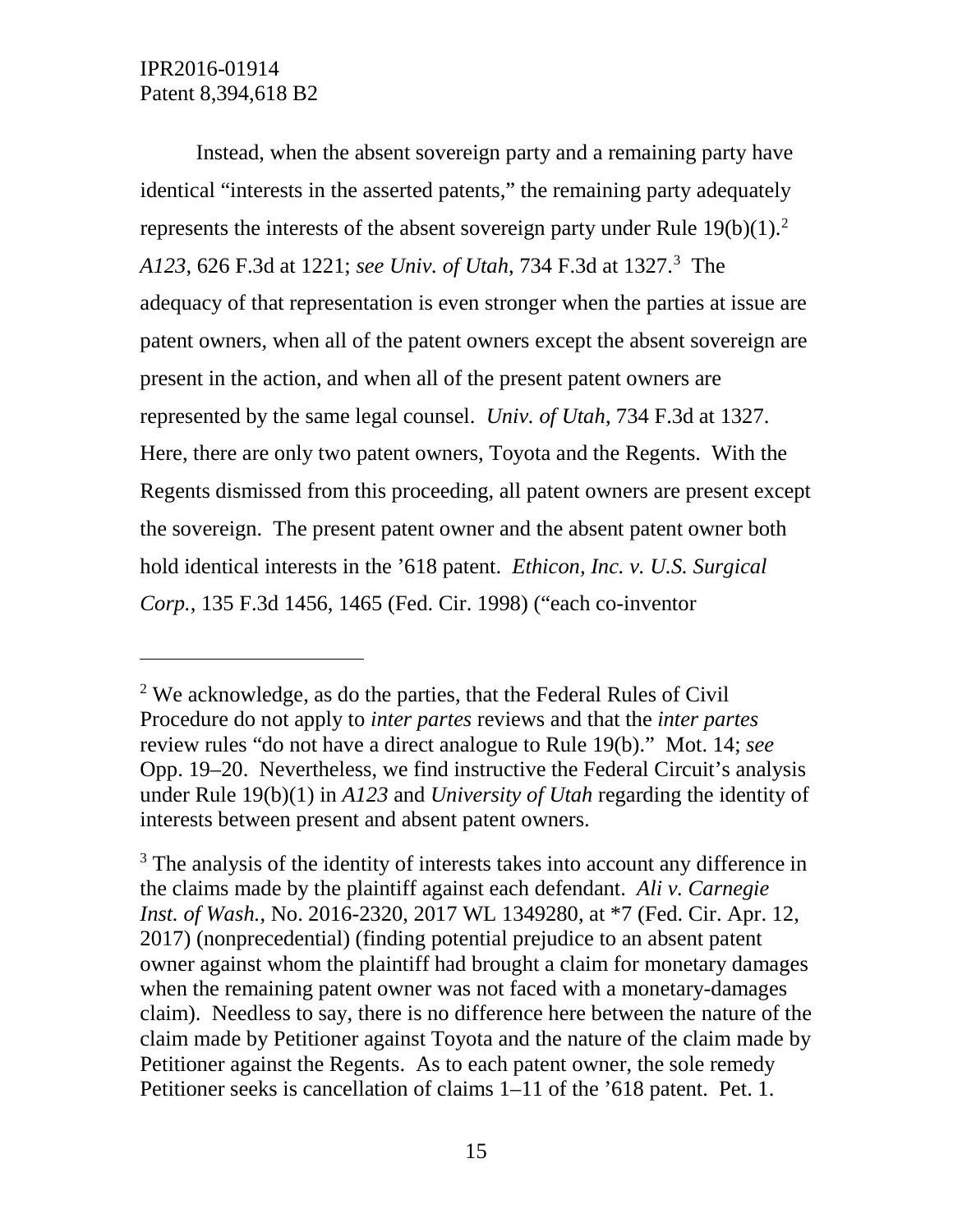$\overline{a}$ 

presumptively owns a pro rata undivided interest in the entire patent"); Exs. 2003–2006 (showing that Toyota and the Regents acquired the complete interests of the co-inventors of the '618 patent). Further, both Toyota and the Regents are represented by the same legal counsel. Paper 5, 1 (naming counsel for Toyota); Paper 7, 1 (naming counsel for the Regents). Accordingly, under the Federal Rules of Civil Procedure, Toyota would adequately represent the interests of the Regents in the challenged patent.<sup>4</sup> Thus, even if we were to apply the rules that govern the continuation of a Federal court proceeding after the dismissal of a party on the ground of sovereign immunity, we would not conclude that, as Patent Owner argues, this proceeding must be terminated upon the dismissal of the Regents.

Both parties agree that the Federal Rules of Civil Procedure do not apply to *inter partes* reviews and that "the rules prescribed for the conduct of [*inter partes* review] proceedings do not have a direct analogue to Rule 19(b)." Mot. 14; *see* Opp. 19–20. Accordingly, there is no need for us to consider the remaining factors of Rule 19(b). Further, neither party has briefed the proper application of the Rule 19(b) factors other than the first factor, "the extent to which a judgment rendered in [the Regents'] absence

<span id="page-15-0"></span><sup>4</sup> In *NeoChord*, the *inter partes* review was terminated because the patent owners did not share identical interests in the challenged patent. *NeoChord*, Case IPR2016-00208, slip op. at 18–19 (PTAB May 23, 2017) (Paper 28) (citing *A123*, 626 F.3d at 1217). But *NeoChord* is factually distinguishable from this case. There, the remaining "patent owner" was an exclusive licensee to whom the absent sovereign patent owner had "transferred less than 'substantially all' rights." *Id.* at 19. Here, Toyota is just as much an owner of the '618 patent as the Regents.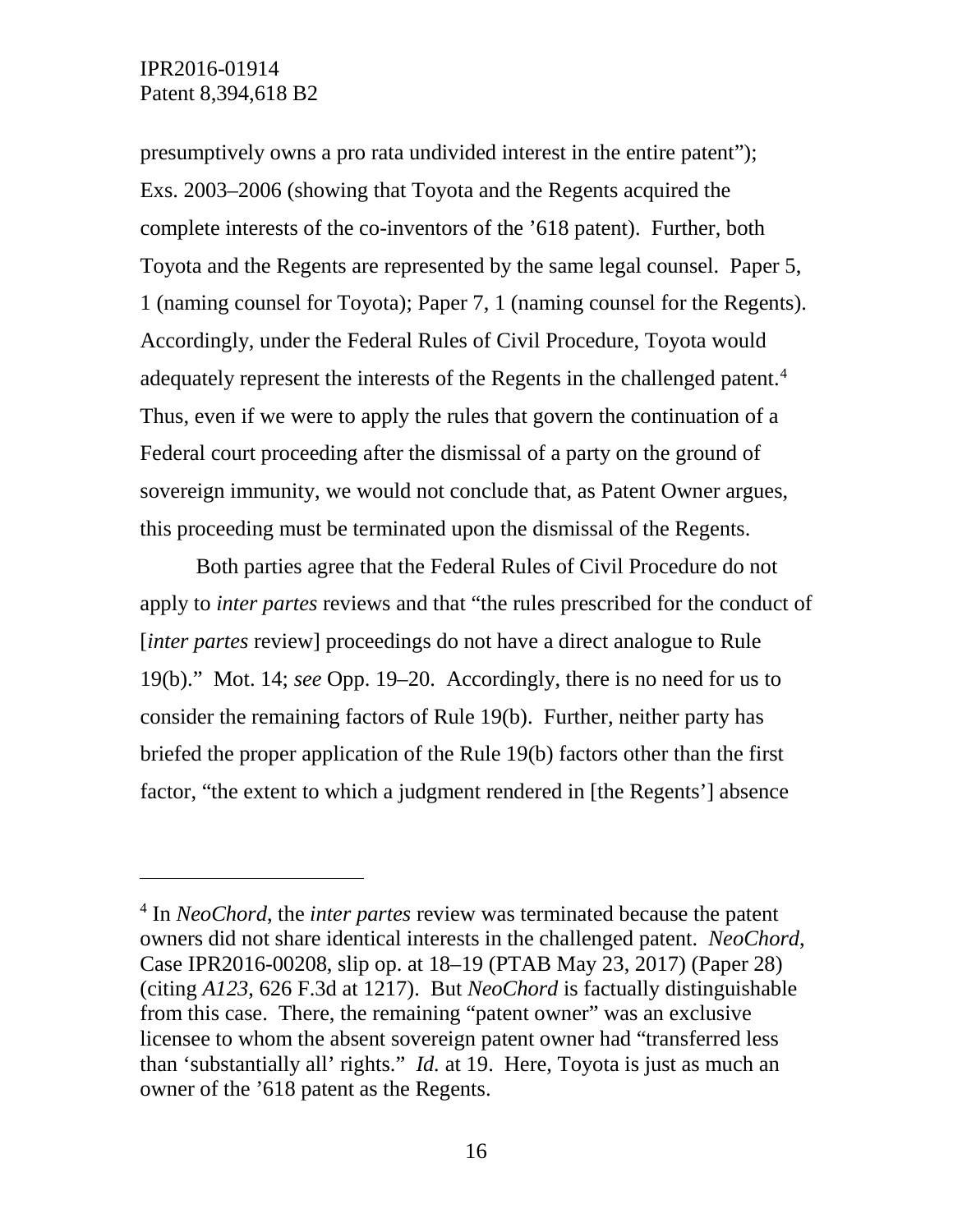might prejudice [the Regents]," which we have discussed. Fed. R. Civ. P.  $19(b)(1)$ .

Because our rules contemplate proceeding with less than all the owners of a challenged patent, and because, even under the more restrictive rules that prevail in Federal court, Toyota would represent adequately the interests of the Regents in the '618 patent, we conclude that this *inter partes* review proceeding may continue in the absence of the Regents.

#### IV. CONCLUSION

For the foregoing reasons, we conclude that Patent Owner has shown sufficiently that the Regents may raise Eleventh Amendment sovereign immunity as a defense in this *inter partes* review proceeding, that Eleventh Amendment sovereign immunity has not been abrogated or waived in this case, and that the Regents do not wish to continue in this proceeding as a patent owner. We conclude that Patent Owner has not shown sufficiently that dismissal of the Regents from this proceeding requires termination of the proceeding as to the remaining patent owner, Toyota.

Accordingly, it is ORDERED that Patent Owner's motion to dismiss is granted in part; FURTHER ORDERED that the Regents are hereby dismissed from this proceeding;

FURTHER ORDERED that Toyota is not dismissed from this proceeding; and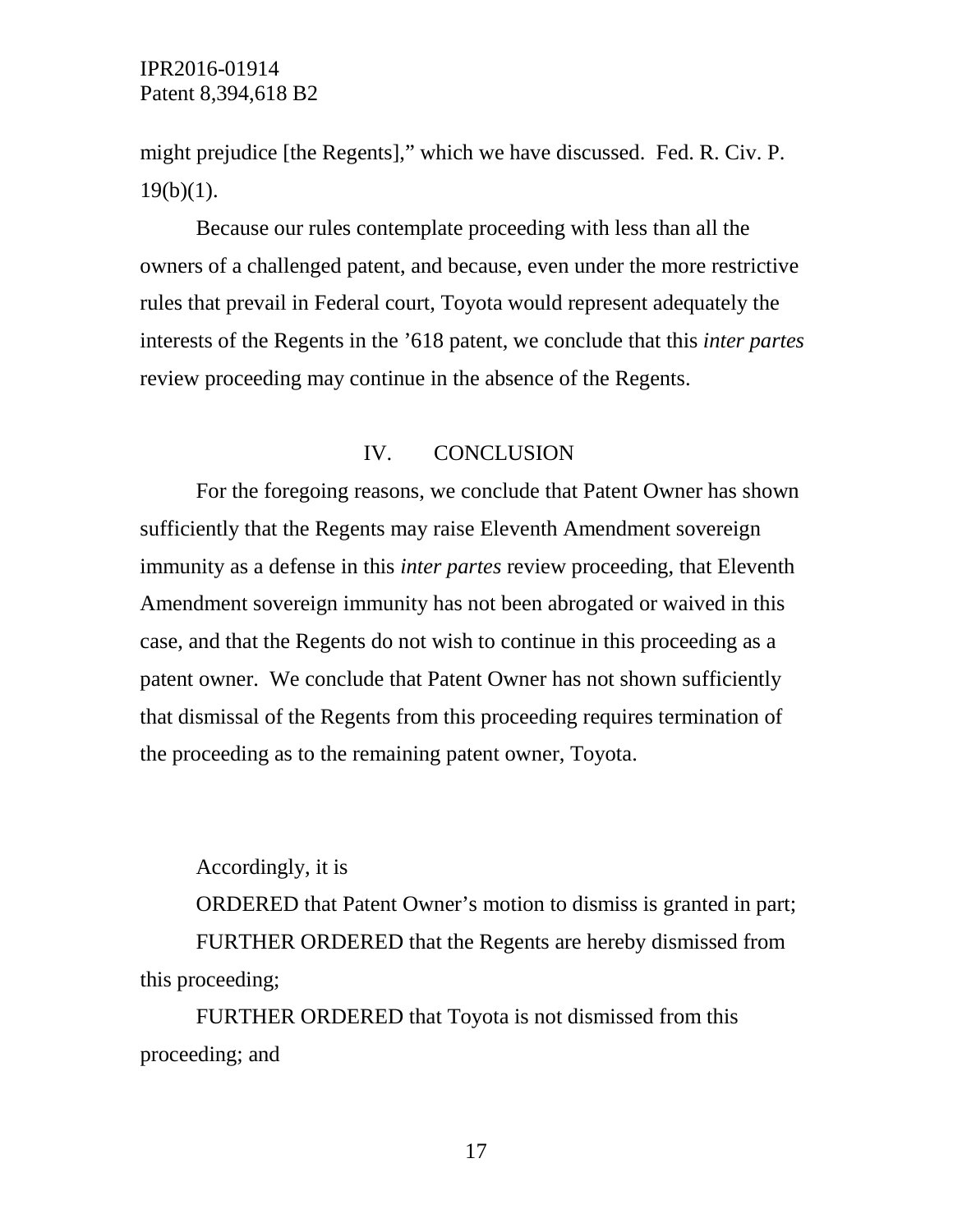FURTHER ORDERED that this proceeding is not terminated or dismissed.